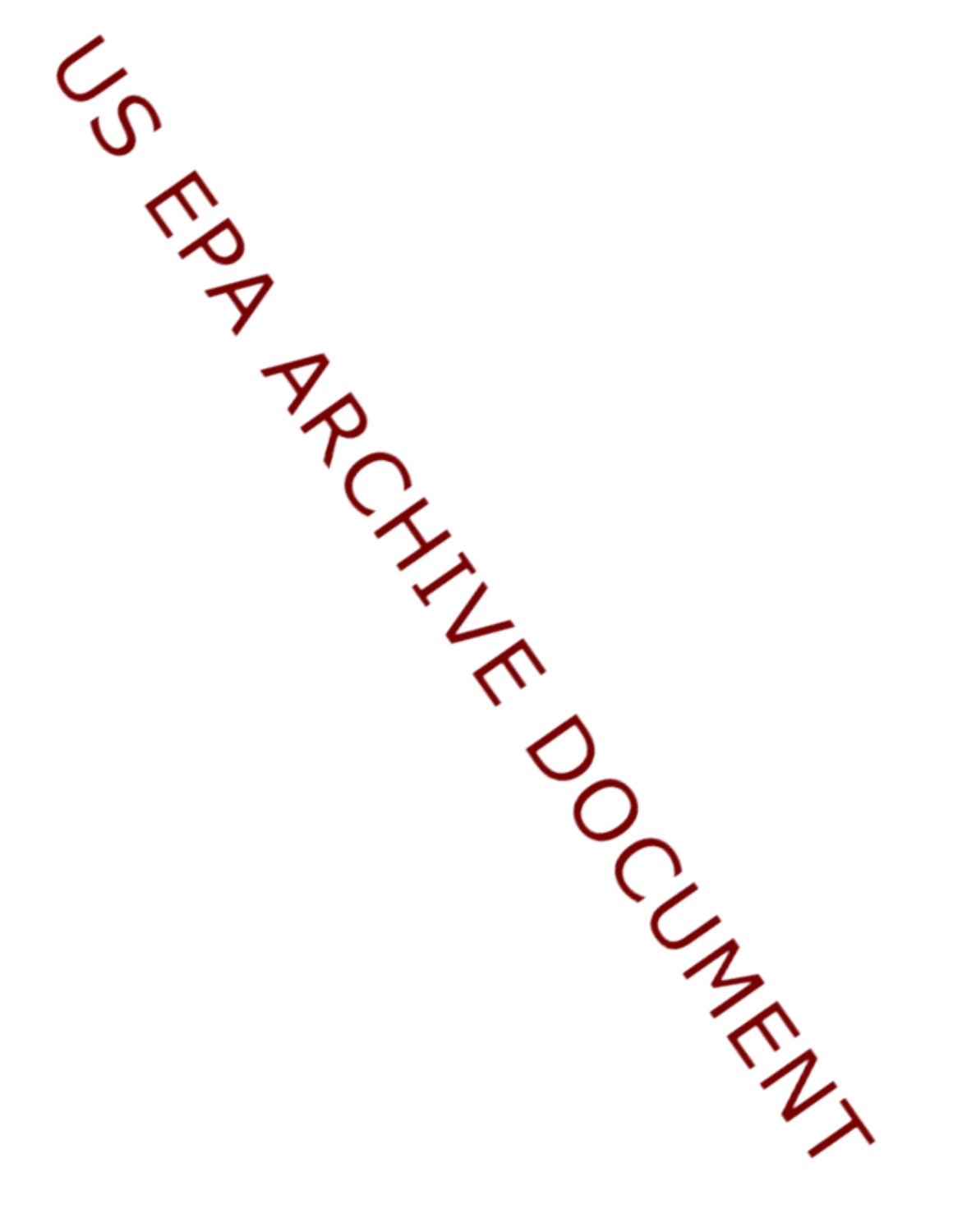# **Technical Factsheet on: HEXACHLOROBENZENE (HCB)**

[List of Contaminants](http://www.epa.gov/safewater/hfacts.html) 

 As part of the Drinking Water and Health pages, this fact sheet is part of a larger publication: **National Primary Drinking Water Regulations** 

Drinking Water Standards MCLG: zero mg/L MCL: 0.001 mg/L HAL(child): 1 day: 0.05 mg/L; Longer-term: 0.05 mg/L

## **Health Effects Summary**

 Acute: EPA has found hexachlorobenzene (HCB) to potentially cause the following health effects from acute exposures at levels above the MCL: skin lesions, nerve and liver damage.

 consuming 1 liter of water per day, upto a 7-year exposure to 0.05 mg/L. Drinking water levels which are considered "safe" for short-term exposures: For a 10-kg (22 lb.) child

 above the MCL: damage to liver and kidney tissue; reproductive effects; benign tumors of endocrine Chronic: HCB has the potential to cause the following health effects from long-term exposures at levels glands.

Cancer: There is some evidence that HCB may have the potential to cause cancer from a lifetime exposure at levels above the MCL.

#### **Usage Patterns**

HCB is produced as a by-product or waste material in the production of tetrachloroethylene, trichloroethylene, carbon tetrachloride, chlorine, dimethyl tetrachloroterephthalate, vinyl chloride, atrazine, propazine, simazine, pentachloronitrobenzene, and mirex. It is a contaminant in several pesticides including dimethyl tetrachlorophthalate and pentachloronitroben-zene.

 no evidence of commercial domestic production. However, 2 to 5 million lbs may be generated each year Production data on hexachlorobenzene is limited. In 1982, imports were reported to be 38,000 lbs, with as a waste by-product of chlorination processes in chemical manufacture.

 fungicide on grains, especially wheat. The greatest use of HCB is in making other organic compounds such as rubber, dyes, wood preservatives. Other uses of include: an additive in explosives, in electrode manufacture, and as a

#### **Release Patterns**

Major environmental releases of HCB are due to air and water discharges from its production as a byproduct of chemical manufacture, or from pesticide applications. It is also released by some waste incineration processes. It has been detected in treated waste water from non-ferrous metal manufacturing.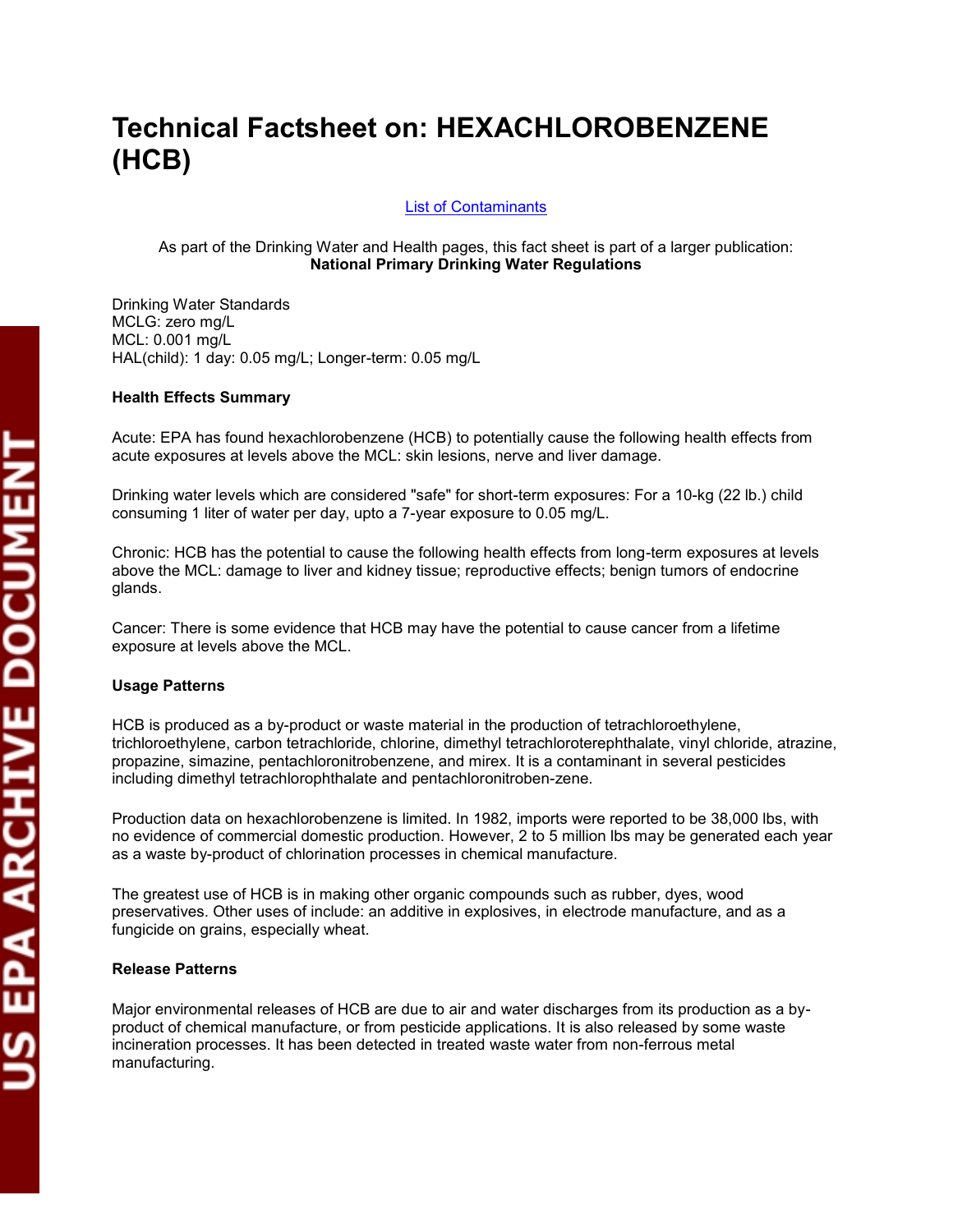From 1987 to 1993, according to EPA's Toxic Chemical Release Inventory, HCB releases to land and water totalled 1,287 lbs., all of which was to water. These releases were primarily from alkali, chlorine and agricultural chemical industries. The largest releases occurred in Louisiana and Texas.

#### **Environmental Fate**

HCB is a very persistent environmental chemical due to its chemical stability and resistance to biodegradation.

 If released to the atmosphere, HCB will exist primarily in the vapor phase and degradation will be possible. Physical removal from the atmosphere can occur via washout by rainfall and dry deposition. extremely slow (estimated half-life with hydroxyl radicals is 2 years). Long range global transport is

 Hydrolysis and biodegradation will not be significant processes in water. If released to water, HCB will significantly partition from the water column to sediment and suspended matter. Volatilization from the water column is rapid (half-life of about 8 hrs has been measured in the laboratory); however, the strong adsorption to sediment can result in long periods of persistence.

 1530 days has been reported). Little biodegradation will occur and transport to groundwater is expected air may occur, the extent of which is dependent upon the organic content of the soil. If released to soil, HCB will be strongly adsorbed and not generally susceptible to leaching (a half-life of to be slow, depending upon the organic carbon content of the soil; some evaporation from surface soil to

Hexachlorobenzene will bioconcentrate in fish and enter into the food chain (has been detected in food during market basket surveys). Log BCF in trout, 3.7-4.3; sunfish, 3.1-4.3; and fathead minnow, 4.2-4.5. Similar high BCF values (log BCF 2-3) have been measured in aquatic microcosms.

Human exposure will be from ambient air, contaminated drinking water and food, as well as contact with contaminated soil or occupational atmospheres.

# **Chemical/ Physical Properties**

CAS Number: 118-74-1

Color/ Form/Odor: White needles<br>M.P.: 231 C B.P.: 323-326 C

Vapor Pressure: 1.09x10-5 mm Hg, 25 C

Octanol/Water Partition (Kow): Log Kow = 5.31

Density/Spec. Grav.: 1.57 at 23.6 C

Solubility: 0.035 mg/L of water; Insoluble in water

Solubility: 0.035 mg/L of water; Insoluble in water<br>Soil sorption coefficient: Koc estimated at 4-5; low soil mobility

Odor/Taste Thresholds: N/A

Bioconcentration Factor: Log BCF=3.1 to 4.5 in fish; expected to bioconcentrate in aquatic organisms.